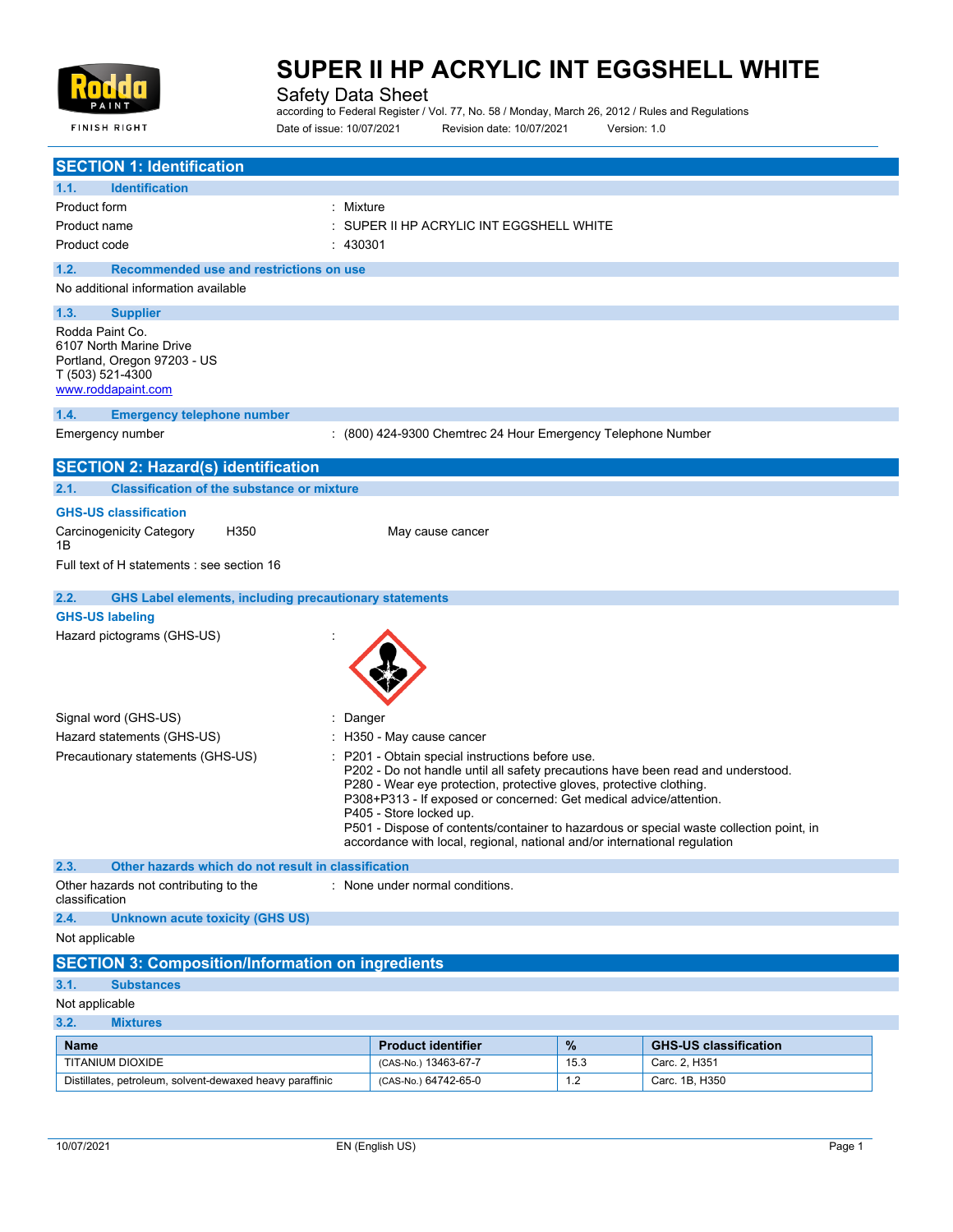Safety Data Sheet

according to Federal Register / Vol. 77, No. 58 / Monday, March 26, 2012 / Rules and Regulations

## Full text of hazard classes and H-statements : see section 16

|                                                                                                              | <b>SECTION 4: First-aid measures</b>                                                                    |                                                                                                                                                                                   |  |
|--------------------------------------------------------------------------------------------------------------|---------------------------------------------------------------------------------------------------------|-----------------------------------------------------------------------------------------------------------------------------------------------------------------------------------|--|
| 4.1.                                                                                                         | <b>Description of first aid measures</b>                                                                |                                                                                                                                                                                   |  |
|                                                                                                              | First-aid measures general                                                                              | : IF exposed or concerned: Get medical advice/attention.                                                                                                                          |  |
|                                                                                                              | First-aid measures after inhalation<br>: Remove person to fresh air and keep comfortable for breathing. |                                                                                                                                                                                   |  |
|                                                                                                              | First-aid measures after skin contact<br>: Wash skin with plenty of water.                              |                                                                                                                                                                                   |  |
|                                                                                                              | First-aid measures after eye contact<br>: Rinse eyes with water as a precaution.                        |                                                                                                                                                                                   |  |
|                                                                                                              | First-aid measures after ingestion<br>: Call a poison center/doctor/physician if you feel unwell.       |                                                                                                                                                                                   |  |
| 4.2.                                                                                                         |                                                                                                         |                                                                                                                                                                                   |  |
|                                                                                                              | Most important symptoms and effects (acute and delayed)<br>No additional information available          |                                                                                                                                                                                   |  |
|                                                                                                              |                                                                                                         |                                                                                                                                                                                   |  |
| 4.3.                                                                                                         | Immediate medical attention and special treatment, if necessary                                         |                                                                                                                                                                                   |  |
|                                                                                                              | Treat symptomatically.                                                                                  |                                                                                                                                                                                   |  |
|                                                                                                              | <b>SECTION 5: Fire-fighting measures</b>                                                                |                                                                                                                                                                                   |  |
| 5.1.                                                                                                         | Suitable (and unsuitable) extinguishing media                                                           |                                                                                                                                                                                   |  |
|                                                                                                              | Suitable extinguishing media                                                                            | : Water spray. Dry powder. Foam. Carbon dioxide.                                                                                                                                  |  |
| 5.2.                                                                                                         | Specific hazards arising from the chemical                                                              |                                                                                                                                                                                   |  |
| Reactivity                                                                                                   |                                                                                                         | : The product is non-reactive under normal conditions of use, storage and transport.                                                                                              |  |
|                                                                                                              |                                                                                                         |                                                                                                                                                                                   |  |
| 5.3.                                                                                                         | Special protective equipment and precautions for fire-fighters                                          |                                                                                                                                                                                   |  |
|                                                                                                              | Protection during firefighting                                                                          | : Do not attempt to take action without suitable protective equipment. Self-contained breathing<br>apparatus. Complete protective clothing.                                       |  |
|                                                                                                              |                                                                                                         |                                                                                                                                                                                   |  |
|                                                                                                              | <b>SECTION 6: Accidental release measures</b>                                                           |                                                                                                                                                                                   |  |
| 6.1.                                                                                                         | Personal precautions, protective equipment and emergency procedures                                     |                                                                                                                                                                                   |  |
| 6.1.1.                                                                                                       | For non-emergency personnel                                                                             |                                                                                                                                                                                   |  |
|                                                                                                              | Emergency procedures                                                                                    | : Only qualified personnel equipped with suitable protective equipment may intervene.                                                                                             |  |
|                                                                                                              |                                                                                                         |                                                                                                                                                                                   |  |
| 6.1.2.                                                                                                       | For emergency responders                                                                                |                                                                                                                                                                                   |  |
|                                                                                                              | Protective equipment                                                                                    | : Do not attempt to take action without suitable protective equipment. For further information                                                                                    |  |
|                                                                                                              |                                                                                                         | refer to section 8 "Exposure controls/personal protection".                                                                                                                       |  |
| 6.2.                                                                                                         | <b>Environmental precautions</b>                                                                        |                                                                                                                                                                                   |  |
|                                                                                                              |                                                                                                         | Avoid release to the environment. Notify authorities if product enters sewers or public waters.                                                                                   |  |
| 6.3.                                                                                                         | Methods and material for containment and cleaning up                                                    |                                                                                                                                                                                   |  |
|                                                                                                              | Methods for cleaning up                                                                                 | : Take up liquid spill into absorbent material. Notify authorities if product enters sewers or public                                                                             |  |
|                                                                                                              |                                                                                                         | waters.                                                                                                                                                                           |  |
| Other information                                                                                            |                                                                                                         | Dispose of materials or solid residues at an authorized site.                                                                                                                     |  |
| 6.4.                                                                                                         | <b>Reference to other sections</b>                                                                      |                                                                                                                                                                                   |  |
|                                                                                                              | For further information refer to section 13.                                                            |                                                                                                                                                                                   |  |
|                                                                                                              | <b>SECTION 7: Handling and storage</b>                                                                  |                                                                                                                                                                                   |  |
| 7.1.                                                                                                         | <b>Precautions for safe handling</b>                                                                    |                                                                                                                                                                                   |  |
|                                                                                                              | Precautions for safe handling                                                                           | : Ensure good ventilation of the work station. Obtain special instructions before use. Do not                                                                                     |  |
|                                                                                                              |                                                                                                         | handle until all safety precautions have been read and understood. Take all necessary                                                                                             |  |
|                                                                                                              |                                                                                                         | technical measures to avoid or minimize the release of the product on the workplace. Limit                                                                                        |  |
|                                                                                                              |                                                                                                         | quantities of product at the minimum necessary for handling and limit the number of exposed                                                                                       |  |
|                                                                                                              |                                                                                                         | workers. Provide local exhaust or general room ventilation. Wear personal protective<br>equipment. Floors, walls and other surfaces in the hazard area must be cleaned regularly. |  |
|                                                                                                              | Hygiene measures                                                                                        | Separate working clothes from town clothes. Launder separately. Do not eat, drink or smoke                                                                                        |  |
|                                                                                                              |                                                                                                         | when using this product. Always wash hands after handling the product.                                                                                                            |  |
| 7.2.                                                                                                         | Conditions for safe storage, including any incompatibilities                                            |                                                                                                                                                                                   |  |
| Storage conditions<br>: Store locked up. Store in a well-ventilated place. Keep cool. Protect from freezing. |                                                                                                         |                                                                                                                                                                                   |  |
|                                                                                                              |                                                                                                         |                                                                                                                                                                                   |  |
|                                                                                                              | <b>SECTION 8: Exposure controls/personal protection</b>                                                 |                                                                                                                                                                                   |  |
| 8.1.                                                                                                         | <b>Control parameters</b>                                                                               |                                                                                                                                                                                   |  |
|                                                                                                              |                                                                                                         |                                                                                                                                                                                   |  |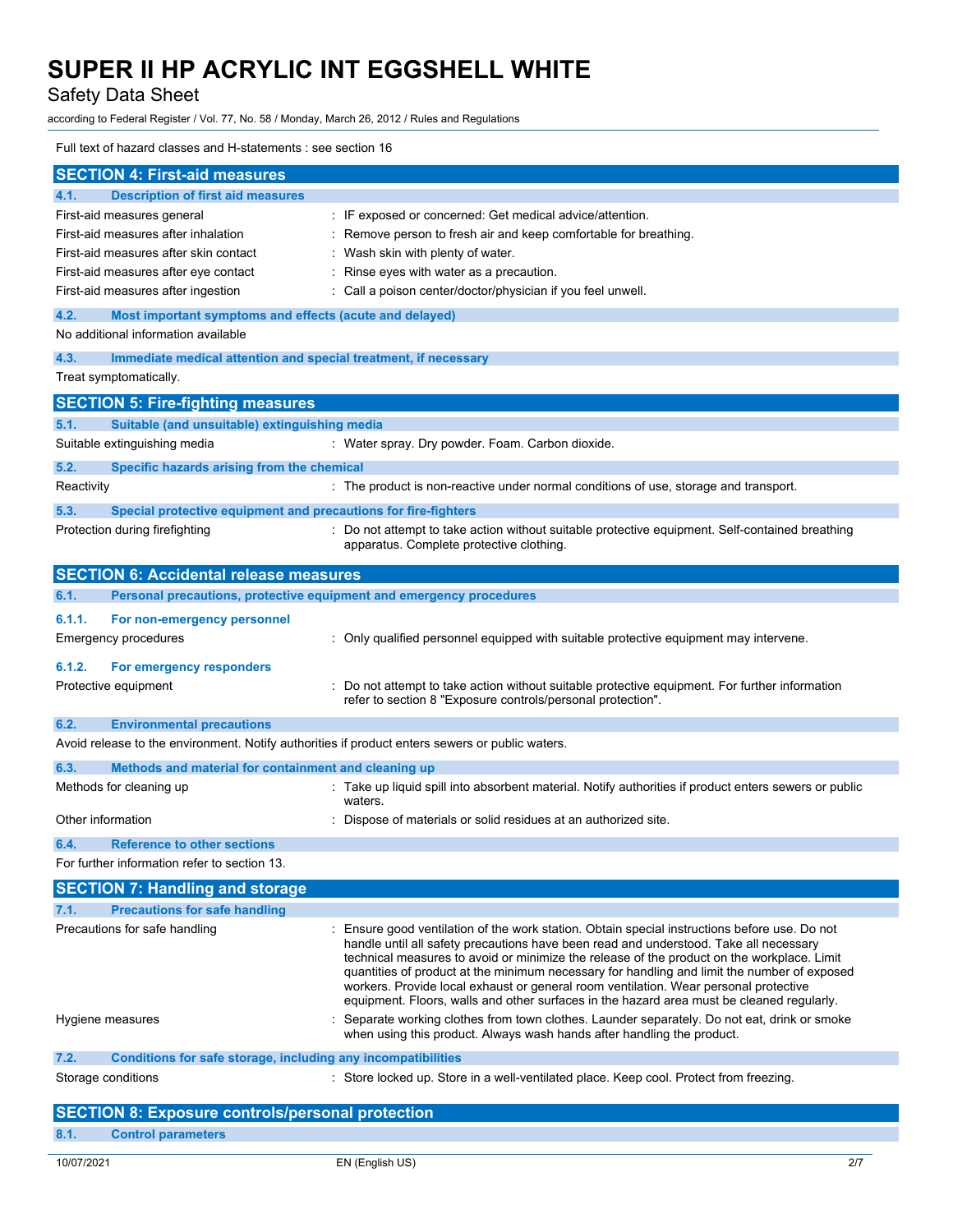Safety Data Sheet

according to Federal Register / Vol. 77, No. 58 / Monday, March 26, 2012 / Rules and Regulations

| Distillates, petroleum, solvent-dewaxed heavy paraffinic (64742-65-0) |                                      |                                                                                                                    |
|-----------------------------------------------------------------------|--------------------------------------|--------------------------------------------------------------------------------------------------------------------|
| Not applicable                                                        |                                      |                                                                                                                    |
| TITANIUM DIOXIDE (13463-67-7)                                         |                                      |                                                                                                                    |
| <b>ACGIH</b>                                                          | $ACGIH TWA$ (mg/m <sup>3</sup> )     | 10 mg/ $m3$                                                                                                        |
| <b>OSHA</b>                                                           | OSHA PEL (TWA) (mg/m <sup>3</sup> )  | 15 mg/m <sup>3</sup> (total dust)                                                                                  |
| <b>IDLH</b>                                                           | US IDLH $(mg/m3)$                    | 5000 mg/m <sup>3</sup>                                                                                             |
| <b>NIOSH</b>                                                          | NIOSH REL (TWA) (mg/m <sup>3</sup> ) | 2.4 mg/m <sup>3</sup> (CIB 63-fine)<br>0.3 mg/m <sup>3</sup> (CIB 63-ultrafine, including engineered<br>nanoscale) |

### **8.2. Appropriate engineering controls**

Environmental exposure controls : Avoid release to the environment.

Appropriate engineering controls : Ensure good ventilation of the work station.

## **8.3. Individual protection measures/Personal protective equipment**

## **Personal protective equipment:**

Protective gloves. Safety glasses. Wear suitable protective clothing. In case of inadequate ventilation wear respiratory protection.

### **Hand protection:**

Protective gloves

#### **Eye protection:**

Safety glasses

## **Skin and body protection:**

Wear suitable protective clothing

## **Respiratory protection:**

Wear respiratory protection.

## 10/07/2021 EN (English US) 3/7 **SECTION 9: Physical and chemical properties 9.1. Information on basic physical and chemical properties** Physical state : Liquid Color : white : white : white : white : white : white : white : white :  $\frac{1}{2}$ Odor : Faint odor of ammonia. Odor threshold : No data available pH : 8.5 - 9.5 Melting point : Not applicable Freezing point : 0 °C Boiling point : 100 °C Flash point : Not applicable : Relative evaporation rate (butyl acetate=1) : No data available Flammability (solid, gas) : Not applicable. Vapor pressure in the set of the set of the set of the Vapor pressure in the set of the set of the Vapor set o Relative vapor density at 20 °C : No data available Specific gravity **Specific gravity Specific gravity Specific gravity Specific gravity Specific gravity Specific gravity Specific gravity Specific gravity Specific gravity Specific gravity Specific gravi** Specific gravity / density  $\cdot$  10.66 - 10.96 lb/gal Solubility : No data available Log Pow : No data available Auto-ignition temperature **interest and the Contract Contract Auto-** : No data available Decomposition temperature : No data available Viscosity, kinematic : 1100 - 1570 cSt Viscosity, dynamic **intervalse in the Contract of Contract Contract Contract Contract Contract Contract Contract Contract Contract Contract Contract Contract Contract Contract Contract Contract Contract Contract Contract C**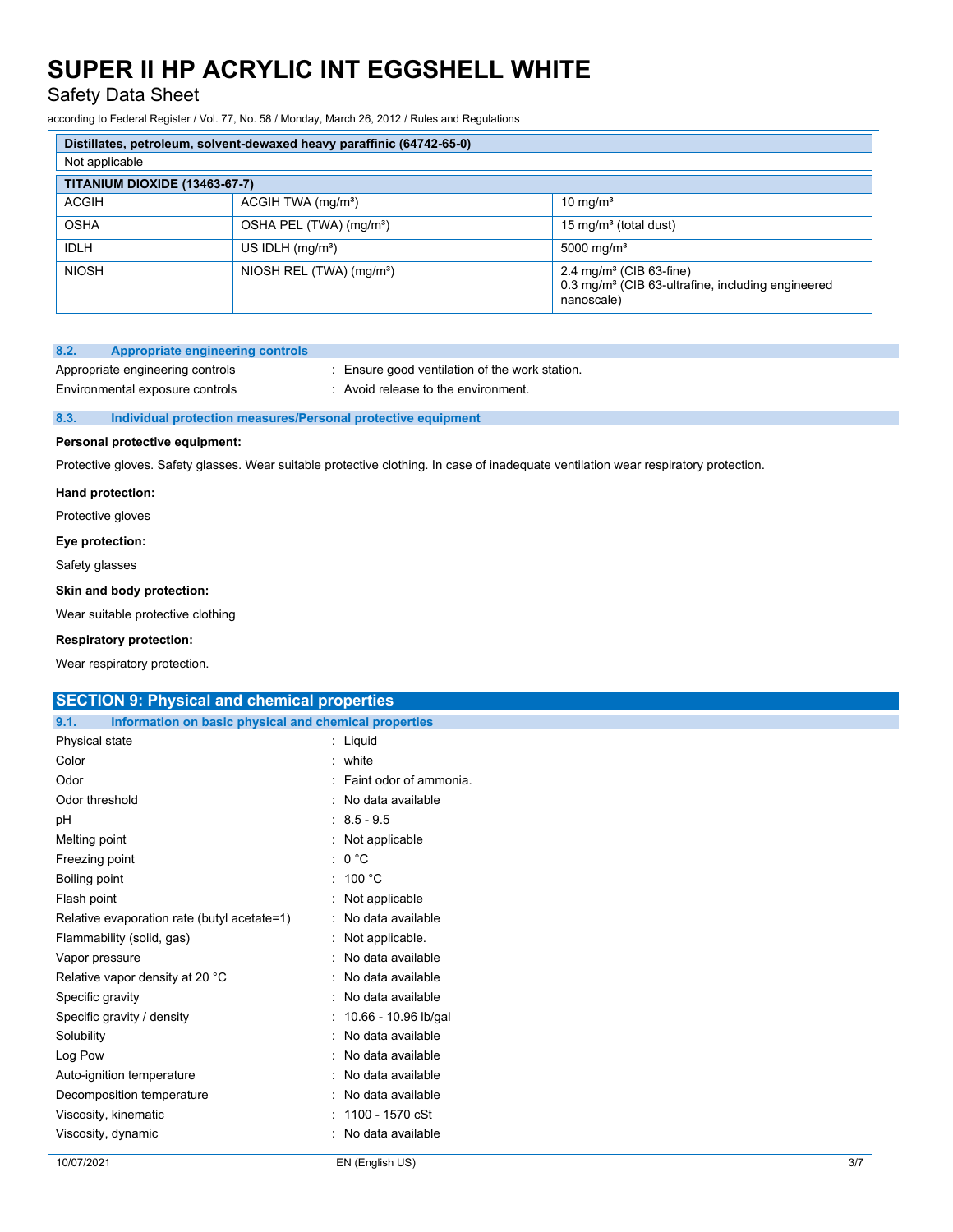## Safety Data Sheet

according to Federal Register / Vol. 77, No. 58 / Monday, March 26, 2012 / Rules and Regulations

| <b>Explosion limits</b>                                                                                   | : No data available                                                                                  |
|-----------------------------------------------------------------------------------------------------------|------------------------------------------------------------------------------------------------------|
| <b>Explosive properties</b>                                                                               | No data available                                                                                    |
| Oxidizing properties                                                                                      | : No data available                                                                                  |
| 9.2.<br><b>Other information</b>                                                                          |                                                                                                      |
| VOC content                                                                                               | : $< 50$ g/l                                                                                         |
| <b>Percent Solids</b>                                                                                     | : $\approx$ 52 %                                                                                     |
| <b>SECTION 10: Stability and reactivity</b>                                                               |                                                                                                      |
| 10.1.<br><b>Reactivity</b>                                                                                |                                                                                                      |
| The product is non-reactive under normal conditions of use, storage and transport.                        |                                                                                                      |
| 10.2.<br><b>Chemical stability</b>                                                                        |                                                                                                      |
| Stable under normal conditions.                                                                           |                                                                                                      |
| 10.3.                                                                                                     |                                                                                                      |
| <b>Possibility of hazardous reactions</b><br>No dangerous reactions known under normal conditions of use. |                                                                                                      |
|                                                                                                           |                                                                                                      |
| 10.4.<br><b>Conditions to avoid</b>                                                                       |                                                                                                      |
| None under recommended storage and handling conditions (see section 7).                                   |                                                                                                      |
| 10.5.<br><b>Incompatible materials</b>                                                                    |                                                                                                      |
| No additional information available                                                                       |                                                                                                      |
| 10.6.<br><b>Hazardous decomposition products</b>                                                          |                                                                                                      |
|                                                                                                           | Under normal conditions of storage and use, hazardous decomposition products should not be produced. |
| <b>SECTION 11: Toxicological information</b>                                                              |                                                                                                      |
| 11.1.<br>Information on toxicological effects                                                             |                                                                                                      |
| Acute toxicity                                                                                            | : Not classified                                                                                     |
| Distillates, petroleum, solvent-dewaxed heavy paraffinic (64742-65-0)                                     |                                                                                                      |
| LD50 oral rat                                                                                             | > 15000 mg/kg                                                                                        |
| LD50 dermal rabbit                                                                                        | > 5000 mg/kg                                                                                         |
| LC50 inhalation rat (mg/l)                                                                                | > 2400 mg/m <sup>3</sup> (Exposure time: 4 h)                                                        |
| TITANIUM DIOXIDE (13463-67-7)                                                                             |                                                                                                      |
| LD50 oral rat                                                                                             | > 10000 mg/kg                                                                                        |
| Skin corrosion/irritation                                                                                 | : Not classified                                                                                     |
|                                                                                                           | pH: 8.5 - 9.5                                                                                        |
| Serious eye damage/irritation                                                                             | : Not classified                                                                                     |
|                                                                                                           | pH: 8.5 - 9.5                                                                                        |
| Respiratory or skin sensitization                                                                         | : Not classified                                                                                     |
| Germ cell mutagenicity                                                                                    | Not classified<br>May cause cancer.                                                                  |
| Carcinogenicity                                                                                           |                                                                                                      |
| TITANIUM DIOXIDE (13463-67-7)                                                                             |                                                                                                      |
| IARC group                                                                                                | 2B - Possibly Carcinogenic to Humans                                                                 |
| In OSHA Hazard Communication Carcinogen<br>list                                                           | Yes                                                                                                  |
| Reproductive toxicity                                                                                     | : Not classified                                                                                     |
| Specific target organ toxicity - single exposure                                                          | Not classified                                                                                       |
| Specific target organ toxicity - repeated<br>exposure                                                     | : Not classified                                                                                     |
| Aspiration hazard                                                                                         | : Not classified                                                                                     |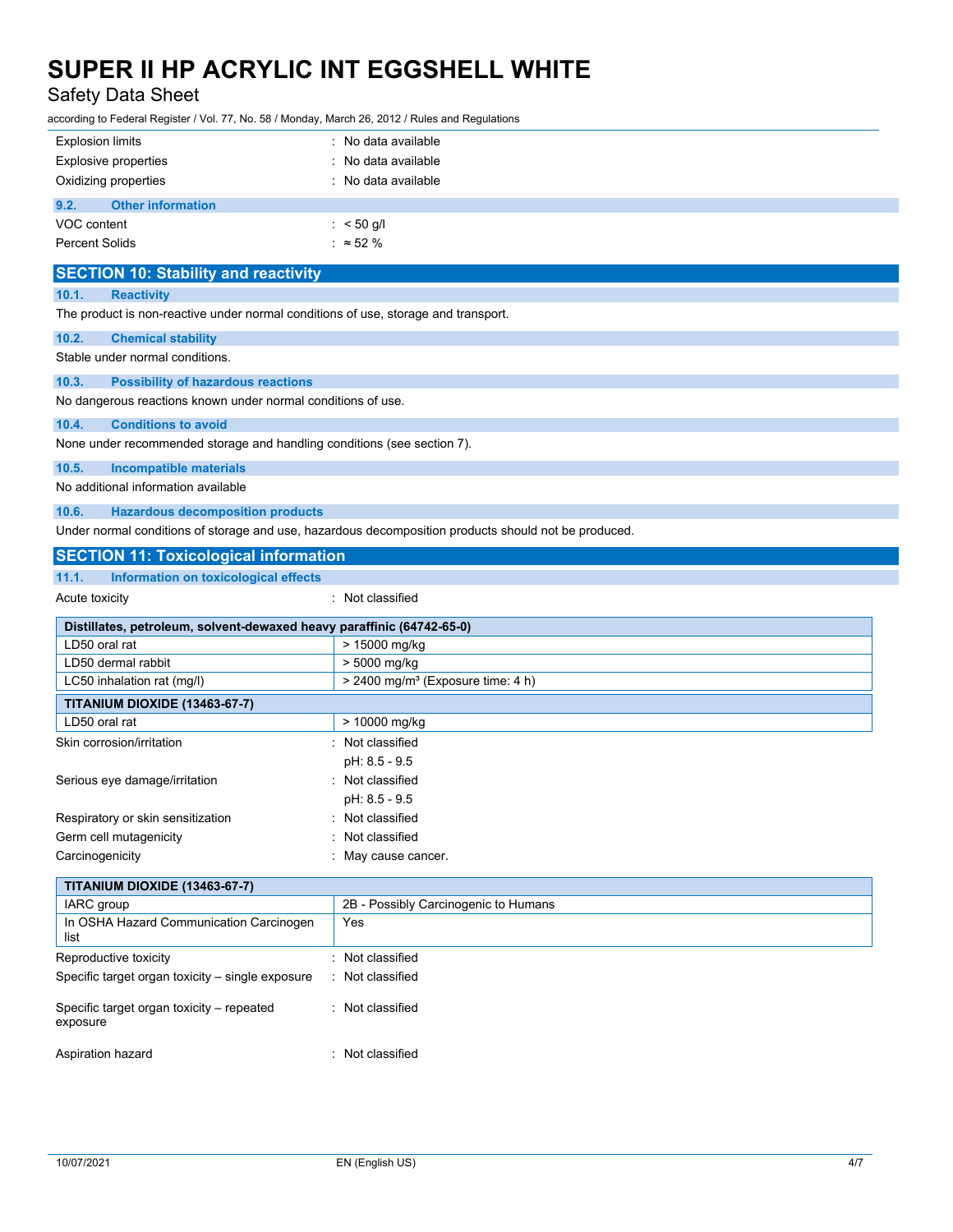Safety Data Sheet

according to Federal Register / Vol. 77, No. 58 / Monday, March 26, 2012 / Rules and Regulations

| <b>SECTION 12: Ecological information</b>                                       |                                                                                                                            |  |
|---------------------------------------------------------------------------------|----------------------------------------------------------------------------------------------------------------------------|--|
| <b>Toxicity</b><br>12.1.                                                        |                                                                                                                            |  |
| Ecology - general                                                               | : The product is not considered harmful to aquatic organisms nor to cause long-term adverse<br>effects in the environment. |  |
| Distillates, petroleum, solvent-dewaxed heavy paraffinic (64742-65-0)           |                                                                                                                            |  |
| LC50 fish 1<br>> 5000 mg/l (Exposure time: 96 h - Species: Oncorhynchus mykiss) |                                                                                                                            |  |
| EC50 Daphnia 1                                                                  | > 1000 mg/l (Exposure time: 48 h - Species: Daphnia magna)                                                                 |  |
| 12.2.<br><b>Persistence and degradability</b>                                   |                                                                                                                            |  |
| No additional information available                                             |                                                                                                                            |  |
| 12.3.<br><b>Bioaccumulative potential</b>                                       |                                                                                                                            |  |
| No additional information available                                             |                                                                                                                            |  |
| 12.4.<br><b>Mobility in soil</b>                                                |                                                                                                                            |  |
| No additional information available                                             |                                                                                                                            |  |
| 12.5.<br><b>Other adverse effects</b>                                           |                                                                                                                            |  |
| No additional information available                                             |                                                                                                                            |  |

| <b>SECTION 13: Disposal considerations</b>                            |                                                                                                                                                                                                                                                                                                                          |
|-----------------------------------------------------------------------|--------------------------------------------------------------------------------------------------------------------------------------------------------------------------------------------------------------------------------------------------------------------------------------------------------------------------|
| 13.1.<br><b>Disposal methods</b>                                      |                                                                                                                                                                                                                                                                                                                          |
| Waste treatment methods<br>Product/Packaging disposal recommendations | : Dispose of contents/container in accordance with licensed collector's sorting instructions.<br>: Avoid release to the environment. Discharging into rivers and drains is forbidden. Dispose of<br>contents/container to hazardous or special waste collection point in accordance with state and<br>local regulations. |
| <b>SECTION 14: Transport information</b>                              |                                                                                                                                                                                                                                                                                                                          |
| <b>Department of Transportation (DOT)</b><br>In accordance with DOT   |                                                                                                                                                                                                                                                                                                                          |
| Not applicable                                                        |                                                                                                                                                                                                                                                                                                                          |

**Transportation of Dangerous Goods**

Not applicable

#### **Transport by sea**

Not applicable

## **Air transport**

Not applicable

## **SECTION 15: Regulatory information**

## **15.1. US Federal regulations**

All components of this product are listed, or excluded from listing, on the United States Environmental Protection Agency Toxic Substances Control Act (TSCA) inventory

## **15.2. International regulations**

### **CANADA**

## **Distillates, petroleum, solvent-dewaxed heavy paraffinic (64742-65-0)**

Listed on the Canadian DSL (Domestic Substances List) inventory.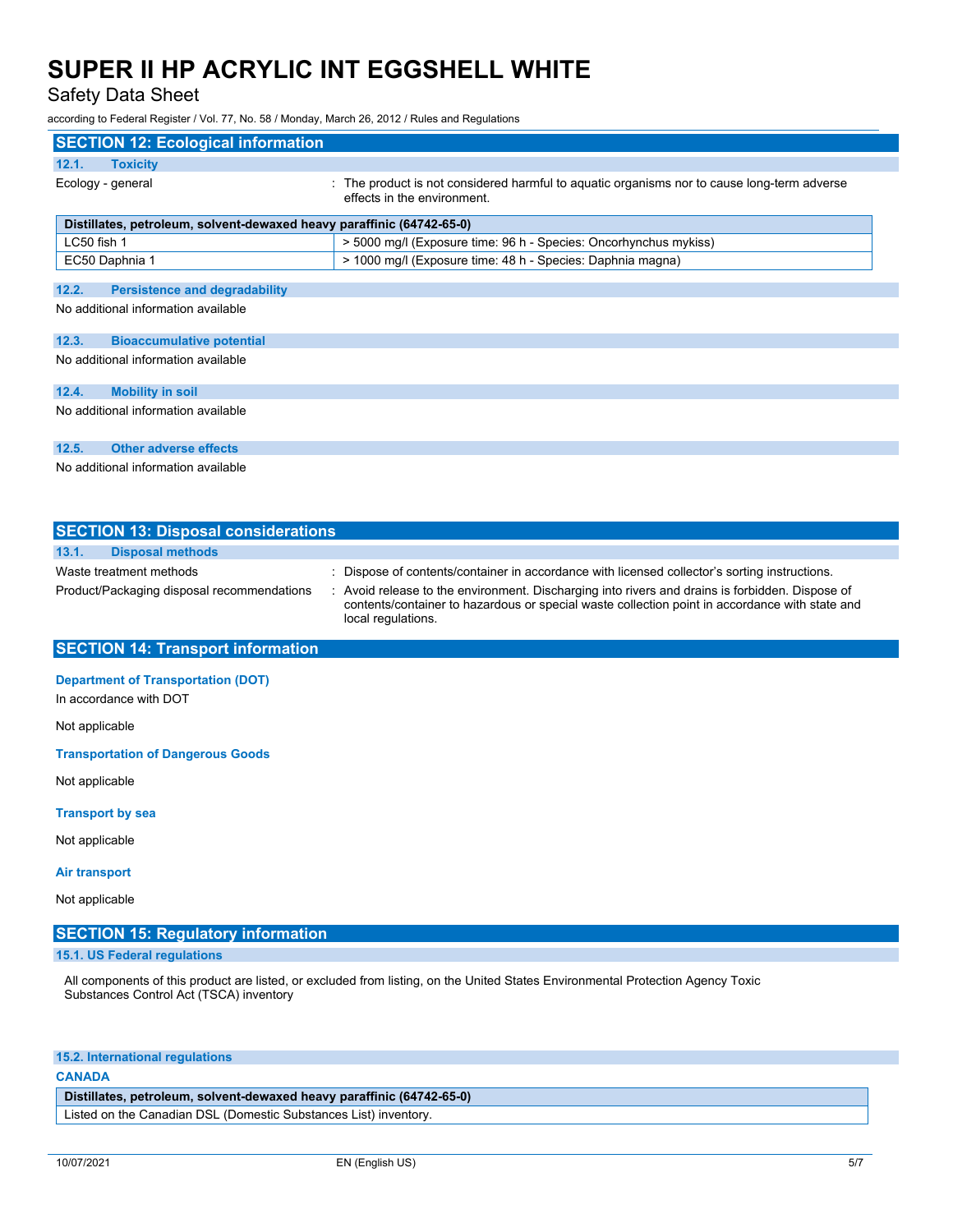Safety Data Sheet

according to Federal Register / Vol. 77, No. 58 / Monday, March 26, 2012 / Rules and Regulations

## **TITANIUM DIOXIDE (13463-67-7)**

Listed on the Canadian DSL (Domestic Substances List) inventory.

## **EU-Regulations**

## **Distillates, petroleum, solvent-dewaxed heavy paraffinic (64742-65-0)**

Listed on the EEC inventory EINECS (European Inventory of Existing Commercial Chemical Substances) substances.

## **TITANIUM DIOXIDE (13463-67-7)**

Listed on the EEC inventory EINECS (European Inventory of Existing Commercial Chemical Substances) substances.

#### **National regulations**

### **Distillates, petroleum, solvent-dewaxed heavy paraffinic (64742-65-0)**

Listed on the AICS (the Australian Inventory of Chemical Substances) Listed on Inventory of Existing Chemical Substances (IECSC) Listed on the Korean ECL (Existing Chemical List) inventory. Listed on New Zealand - Inventory of Chemicals (NZIoC) Listed on Inventory of Chemicals and Chemical Substances (PICCS) Listed on INSQ (Mexican National Inventory of Chemical Substances) Listed on the TCSI (Taiwan Chemical Substance Inventory)

## **TITANIUM DIOXIDE (13463-67-7)**

Listed on the AICS (the Australian Inventory of Chemical Substances)

Listed on Inventory of Existing Chemical Substances (IECSC) Listed on the Japanese ENCS (Existing & New Chemicals Substances) inventory.

Listed on Industrial Safety and Health Law Substances (ISHL)

Listed on the Korean ECL (Existing Chemical List) inventory.

Listed on New Zealand - Inventory of Chemicals (NZIoC)

Listed on Inventory of Chemicals and Chemical Substances (PICCS)

Listed on INSQ (Mexican National Inventory of Chemical Substances)

Listed on the TCSI (Taiwan Chemical Substance Inventory)

#### **15.3. US State regulations**

**A WARNING** This product can expose you to TITANIUM DIOXIDE, which is known to the State of California to cause cancer. For more information go to www.P65Warnings.ca.gov.

| <b>TITANIUM DIOXIDE (13463-67-7)</b>                                |                                                                      |                                                                              |                                                                            |                                      |                                        |
|---------------------------------------------------------------------|----------------------------------------------------------------------|------------------------------------------------------------------------------|----------------------------------------------------------------------------|--------------------------------------|----------------------------------------|
| $U.S. -$<br>California -<br>Proposition 65<br>- Carcinogens<br>List | U.S. - California -<br>Proposition 65 -<br>Developmental<br>Toxicitv | U.S. - California -<br>Proposition 65 -<br>Reproductive<br>Toxicity - Female | U.S. - California -<br>Proposition 65 -<br>Reproductive Toxicity<br>- Male | No significance risk level<br>(NSRL) | Maximum allowable<br>dose level (MADL) |
| Yes                                                                 | No                                                                   | No                                                                           | No                                                                         |                                      |                                        |
|                                                                     |                                                                      |                                                                              |                                                                            |                                      |                                        |

## **TITANIUM DIOXIDE (13463-67-7)**

U.S. - Idaho - Occupational Exposure Limits - TWAs

U.S. - Massachusetts - Right To Know List

U.S. - New Jersey - Right to Know Hazardous Substance List

U.S. - Pennsylvania - RTK (Right to Know) List

## **SECTION 16: Other information**

Revision date : 10/07/2021

| May cause cancer                                                                                                                                                                       |  |  |
|----------------------------------------------------------------------------------------------------------------------------------------------------------------------------------------|--|--|
| Suspected of causing cancer                                                                                                                                                            |  |  |
|                                                                                                                                                                                        |  |  |
| : 1 Slight Hazard - Irritation or minor reversible injury possible                                                                                                                     |  |  |
| : 0 Minimal Hazard - Materials that will not burn                                                                                                                                      |  |  |
| : 0 Minimal Hazard - Materials that are normally stable, even under fire conditions, and will NOT<br>react with water, polymerize, decompose, condense, or self-react. Non-Explosives. |  |  |
| : C                                                                                                                                                                                    |  |  |
| C - Safety glasses, Gloves, Synthetic apron                                                                                                                                            |  |  |
|                                                                                                                                                                                        |  |  |